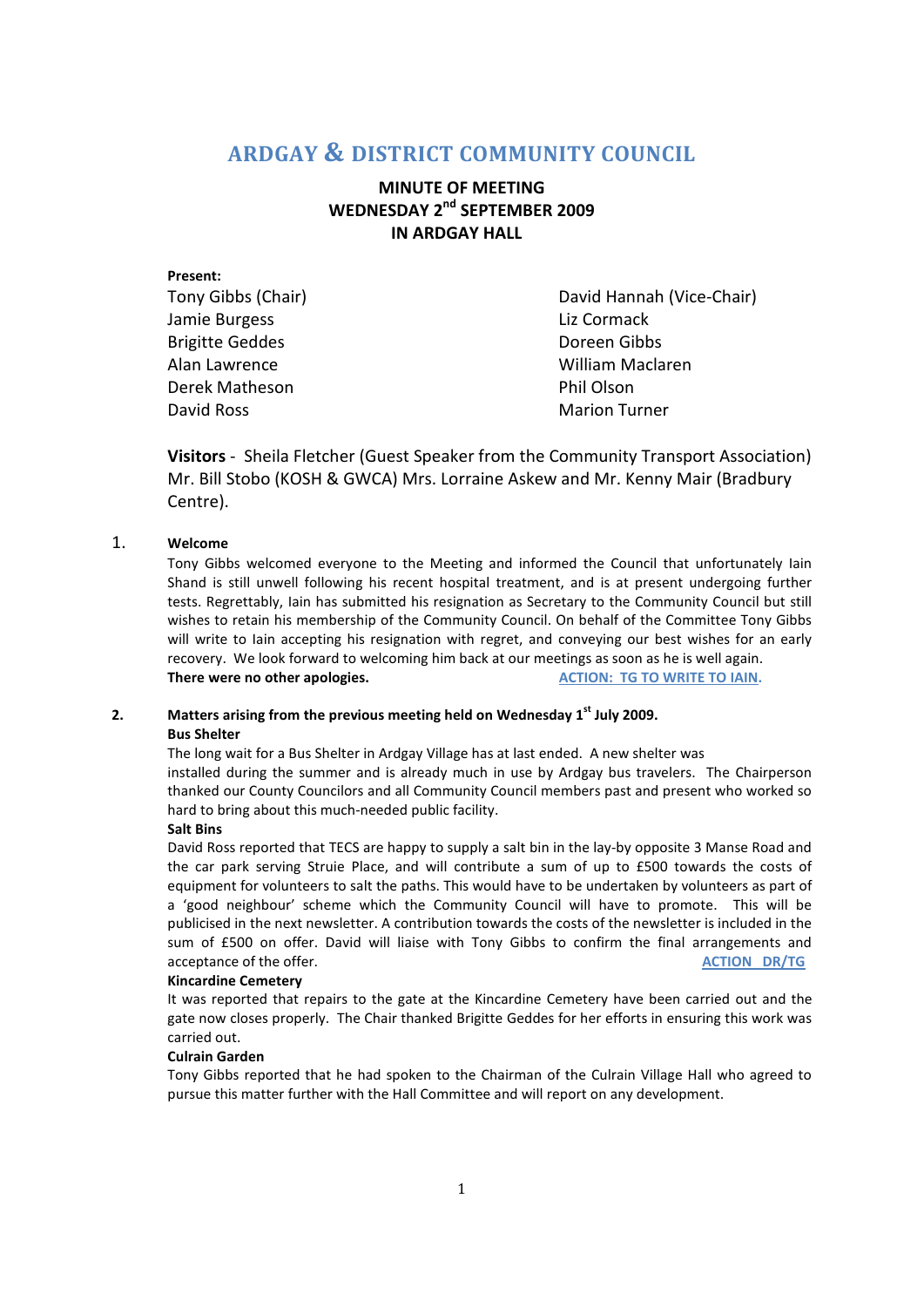**GUEST SPEAKER –** David Hannah introduced Sheila Fletcher from the Community Transport Asssociation, her remit is working with communities to help solve transport problems. She spoke about the particular transport needs of small rural communities. Following the response to our own transport survey in our newsletter, the results showed a need to gather more information on the particular transport needs in our area, and it is hoped that Sheila will be able to offer us advice and support with this. Sheila also spoke about the new minibus recently purchased by the Bradbury Centre for use in transporting members to and from the Centre. It is hoped that local Communities will also make use of the bus for transport and/or for private hire by Community Groups. Drivers of the bus would have to undertake driver training and assessment of driving skills carried out by Midas who provide specialist training for the Community Transport Sector. It was agreed that Ardgay Community Council will be pleased to support and encourage the use of the minibus as much as possible and applauded the Bradbury Centre for this exciting new initiative. Members were invited to inspect the new vehicle, which was driven to the Hall by Mrs. Askew and Mr. Mair. The Chair Tony Gibbs thanked Sheila Fletcher for coming to speak to members and expressed the hope that we would be able to work together on future projects. Mrs. Askew and Mr. Mair were also thanked for attending and allowing us an opportunity to view the new minibus.

#### **4**. **Minutes of the previous meeting held on Wednesday 1st July 2009.**

The minutes were agreed. Proposed by Liz Cormack and seconded by Phil Olson.

# **5. Secretary**

As the post of Secretary is now vacant due to Iain's resignation, the Chair invited nominations for the post of Secretary. Liz Cormack proposed Doreen Gibbs and David Hannah seconded the nomination. Doreen Gibbs accepted the nomination.

# **6. Post of Treasurer**

Alan Lawrence has agreed to take on the post of Treasurer; the Chairman on behalf of the Committee thanked Alan.

**Signature of cheques** It was agreed that the signatories of cheques would be the Chair, Vice-Chair and Treasurer. Arrangements will be made to formalize this with the Bank.

**Outstanding payments –** There are two outstanding payments at present and these will be paid when the cheque signatures are formalized. **ACTION: TG/DH/AL**

| <b>Balances to date are:-</b> Treasurer's Account £ 2157.47 |                |         |
|-------------------------------------------------------------|----------------|---------|
|                                                             | Projects       | 1315.13 |
|                                                             | <b>Toilets</b> | 1308.81 |

# **7. Kyle of Sutherland Initiative**

The last meeting was cancelled due to lack of a quorum. A new date is to be arranged. Phil Olson asked for information about KOSI for inclusion on the Community Website. It was noted that new members are needed.

#### **8. Wind Farms**

a) Beinn Tharsuinn i) Following a meeting with the manager of the Bradbury Centre, Tony Gibbs and David Hannah, it was decided that the Creich Croick and Kincardine Day-Care Association would re-submit their grant application.

Ii) Ardgay District Children's Christmas Party for £150.00 is agreed.

**ACTION:TG TO DEAL**

III) Application from G.Pickett for £950.00 – This was not approved as This applicant was requesting a grant in retrospect, on behalf of an individual and not a constituted group. **ACTION:TG** 

 Phil Olson suggested that details of agreed grant applications should be included on the Community Website, a box could be added to the form where applicants can indicate their agreement for the information being made public on the website. **ACTION: PFO TO TELL PHIL TOMALIN**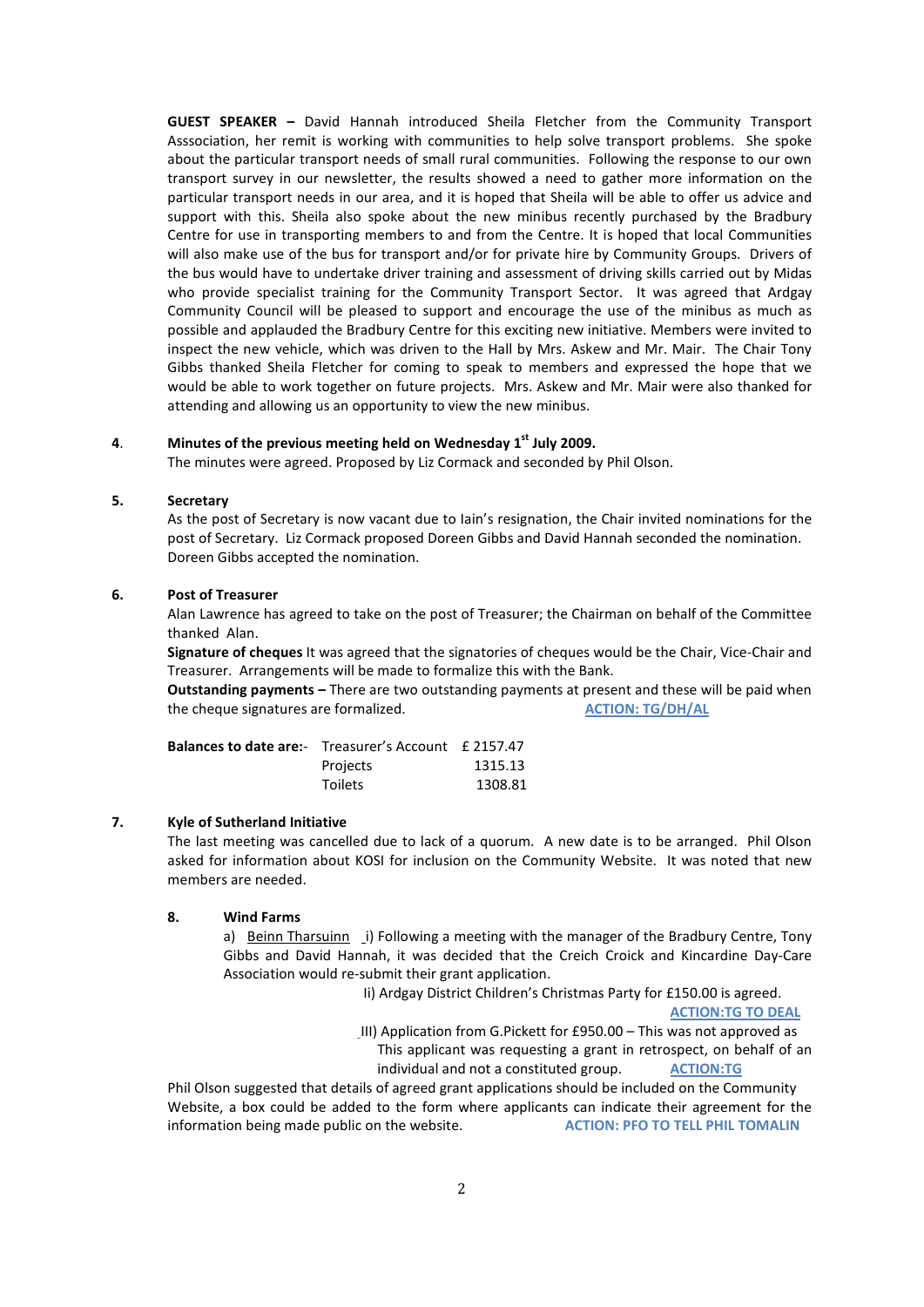#### b) Beinn Nan Oighrean – New Windfarm

An email received from Paul Hoggarth (Edderton CC) proposing that a signed agreement between all five parties would allow for a payment of £2500 be paid into bank accounts of the four Community Councils commencing on 1<sup>st</sup> August 2010 each linked to RPI and to be paid for 25 years and if agreed there would be no need for a formal meeting. On agreement to this approach, the paperwork will be organised. The Council agreed in principle but questioned the RPI, which now is Nil. If this should not rise in the next few years, would this affect the payment causing it to be less than £2500? The Chair agreed to pursue this point. ACTION: TG **ACTION: TG ACTION: TG** 

# c) Achany Update

Marion Turner gave an update of the current level reached by the Panel following the last meeting on 19<sup>th</sup> August 2009. The main issues discussed were Finalising Panel Terms of Reference; Finalising Code of Conduct; Update of Declaration of Interest Register; Update of Skills & Knowledge Register: the Secretariat including expenses; and reviewing the Community Profile and confirming the Fund Purpose and Priorities, Annual Spend, Potential for an Investment fund, Budgeting Allocation, Local Capacity Building, Non-interference with local fund raising, Non-profit and For-profit funding. It was noted that the panel are keeping to the proposed timescale published when the Community Benefit Fund was established at the beginning of the year. SCF will produce a Community Newsletter to keep everyone informed of developments and progress being made by the Panel. Phil Olson asked if minutes of the Advisory Panel meetings could be published on our Community Website. **ACTION: SCF&MCT** 

# **9. Newsletter**

David Hannah reported that he had received little feedback from the last edition, and was concerned that not every household had received a copy. However, members felt the overall response is still good, and we should proceed with the next edition, which will be due out in October.

### **10. Community Website.**

This is progressing well and Phil Olson was congratulated on his sterling work. The approved minutes of Council meetings are included on the site as well as minutes of other committee's and. the Newsletters. As much information relating to the work of the Community Council, Highland Council and other public bodies are also included. Members of the committee and public are urged to use the site as often a possible as part of the Council's desire to keep everyone in touch with their Community. (www.ardgayanddistrictcommunitycouncil.org)

#### **11... Ward Forum**

Arrangements are well in hand for the next meeting of the Ward Forum when Ardgay will host the meeting on Saturday  $26<sup>th</sup>$  September in Ardgay Hall at 11.00am. Liz Cormack confirmed that the refreshments are organized. David Hannah confirmed that the Hall has been booked and he will arrange for the Hall to be open from 10.00a.m. and chairs and tables arranged –Phil Olson will assist. **ACTION: DH/PO/LC**

#### **12. Sutherland Summit**

To be held in Lairg on Monday  $14<sup>th</sup>$  September 2009. Only one delegate per association is allowed and Tony Gibbs will represent Ardgay.

# **13. Sutherland Local Plan – Examination of Unresolved Issues.**

A letter previously circulated to members has been received from the Director of Planning at Highland Council. It was noted that we do not have to take further action in response to the letter. Members questioned the relevance of local plan process.